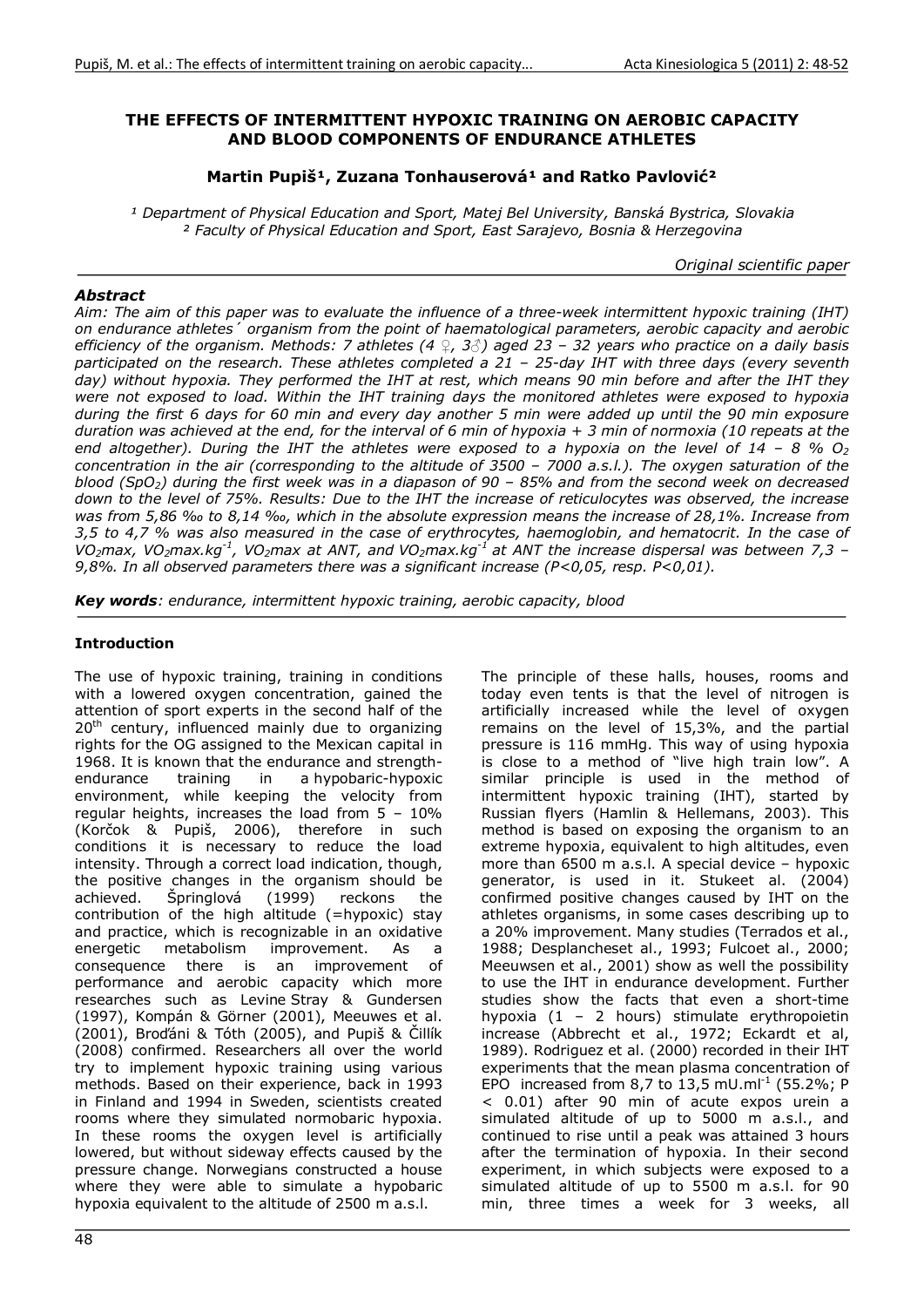haematological indicators of red cell mass increased significantly, reaching the highest estimated mean values at the end of the programme or during the subsequent 2 weeks, including the increase in packed cell volume (from  $42,5$  to  $45,1\%$ ; P < 0.01), red blood cell count (from  $4,55 \times 10(6)$  to 4,86 x 10(6). $I^{-1}$ ; P< 0.01), reticulocytes (from 0,5 to  $1,4\%$ ;  $P < 0.01$ ), and haemoglobin concentration (from 14.3 to 16.2 g.dl<sup>-1</sup>; P < 0.01), without an increase in blood viscosity. Arterial blood oxygen saturation during hypoxia was improved (from 60% to  $78\%$ ; P < 0.05). The IHT thus can create preconditions for a similar organism response as in training in higher altitudes, but while keeping the training intensity. These facts made some authors think whether the IHT is not a doping and more of them (i.e. Böning (2010), Lippi & Franchini (2010)) could not find a univocal answer. As there is no univocally confirmed IHT influence on organism, we decided to deal with this topic within the UGA and VEGA 1/0322/10 grants tasks.

# Aim

The aim of this paper is to assess the impact of a three-week intermittent hypoxic training on the organism of endurance athletes from the point of hematologic parameters, aerobic capacity and aerobic performance of organism.

# Methods

For the hypoxic training realization we used a hypoxic generator Summit 3in1 from Altitude tech that can create air containing 8% of oxygen and which thus can be compared to the altitude of 7000 metres a.s.l. The principle of hypoxia is that the athlete is exposed to hypoxia in an out-of-training mode. The observed athletes completed the 21 – 25-day intermittent hypoxic training with three days (every seventh day) without hypoxia. They performed the IHT at rest, which means 90 min before and after the IHT they were not exposed to load. Within the IHT training days the monitored athletes were exposed to hypoxia during the first 6 days for 60 min and every day another 5 min were added up until the 90 min exposure duration was achieved at the end, for the interval of 6 min of hypoxia + 3 min of normoxia (10 repeats at the end altogether). During the IHT the athletes were exposed to a hypoxia on the level of  $14 - 8$  % O<sub>2</sub> concentration in the air (corresponding to the altitude of 3500 – 7000 a.s.l.). The oxygen saturation of the blood  $(SpO<sub>2</sub>)$  during the first week was in a diapason of  $90 - 85\%$  and from the second week on decreased down to the level of 75%.

The group was built of seven endurance athletes (4 women, 3 men) aged 23 – 32 years that practice on a daily basis (2 ski touring, 2 triathlon, 3 athletics – long distances runs). Our assessment of the IHT influence was based on two tests:

1. Spiroergometry – the athletes underwent the entrance examination right before the beginning of the IHT, the final examination 17 - 21 days after the conclusion of the IHT. We observed the level of VO<sub>2</sub>max, VO<sub>2</sub>max. kg<sup>-1</sup>, VO<sub>2</sub>max at ANT and VO<sub>2</sub>max. kg<sup>-1</sup>at ANT.<br>2. Blood tests -

2. Blood tests – entrance examination maximum 3 days before the initiation of the IHT, final examination on the  $11<sup>th</sup>$  –  $14<sup>th</sup>$  day after the conclusion of the IHT. We observed the changes in the red blood count (reticulocytes, erythrocytes, hematocrit and haemoglobin).

For data processing and analysis we used Microsoft Excel 2007. The results of the mean observed values achieved before and after the IHT, differences of results before and after the IHT were measured by Student´s paired T-test (P<0,05).

## Results and discussion

All the observed athletes during the IHT had the blood saturation with oxygen during the first days on the level of 90 -  $85$  %, and the oxygen concentration in the inhaled air was12 -  $14\degree\%$ . During the next days the hypoxia increased up to the level equivalent to the altitude more than 7000 m a.s.l. (i.e. the concentration of the  $O<sub>2</sub>$  in the air decreased fewer than10  $%$  and SpO<sub>2</sub>approached to 75%). They coped with hypoxia relatively well without considerable negative utterances that are a frequent accompaniment of hypobaric hypoxia. The single negative subjective feeling noticed was a feeling of lassitude during the IHT training days, which is in contradiction to the statement of Hamlin & Hellemans (2004) who did not notice in tested athletes negative experiencing during the IHT. After the conclusion of the IHT these feelings had a sine curve.

As we can see in Table 1 all the observed athletes had an increased level of all parameters influencing the aerobic performance of the organism. Likewise, we see in the Table 2 that in all observed hematologic as well as functional parameters a statistically significant improvement (P<0,05, P<0,01) was achieved. From the point of hematologic parameters we consider the most significant indicator the number of reticulocytes where there was an increase from 5,86 ‰ to 8,14 ‰ which in an absolute expression means an increase of 28,1%. An increase from 3,5to 4,7 % was observed also in the case of erythrocytes, haemoglobin and hematocrit. This proportionally lower increase can be explained by the fact that by the influence of endurance load a haemodilution can occur due to an increase of blood serum volume (hypervolemia) (Neumann et al., 2005), which causes the decrease of relative values of blood components (i.e. the real growth of hematocrit, haemoglobin and erythrocytes could have been even more noticeable). There are several studies showing the facts that even a shortterm hypoxia (on the level of 1-2 hours) cause the increase of erythropoietin (Abbrecht et al., 1972; Eckardt et al., 1989). Rodriguez et al. (2000) supports these findings with their research where they observed a similar growth of the studied parameters as in our research and showed a significant increase of EPO influenced by the IHT.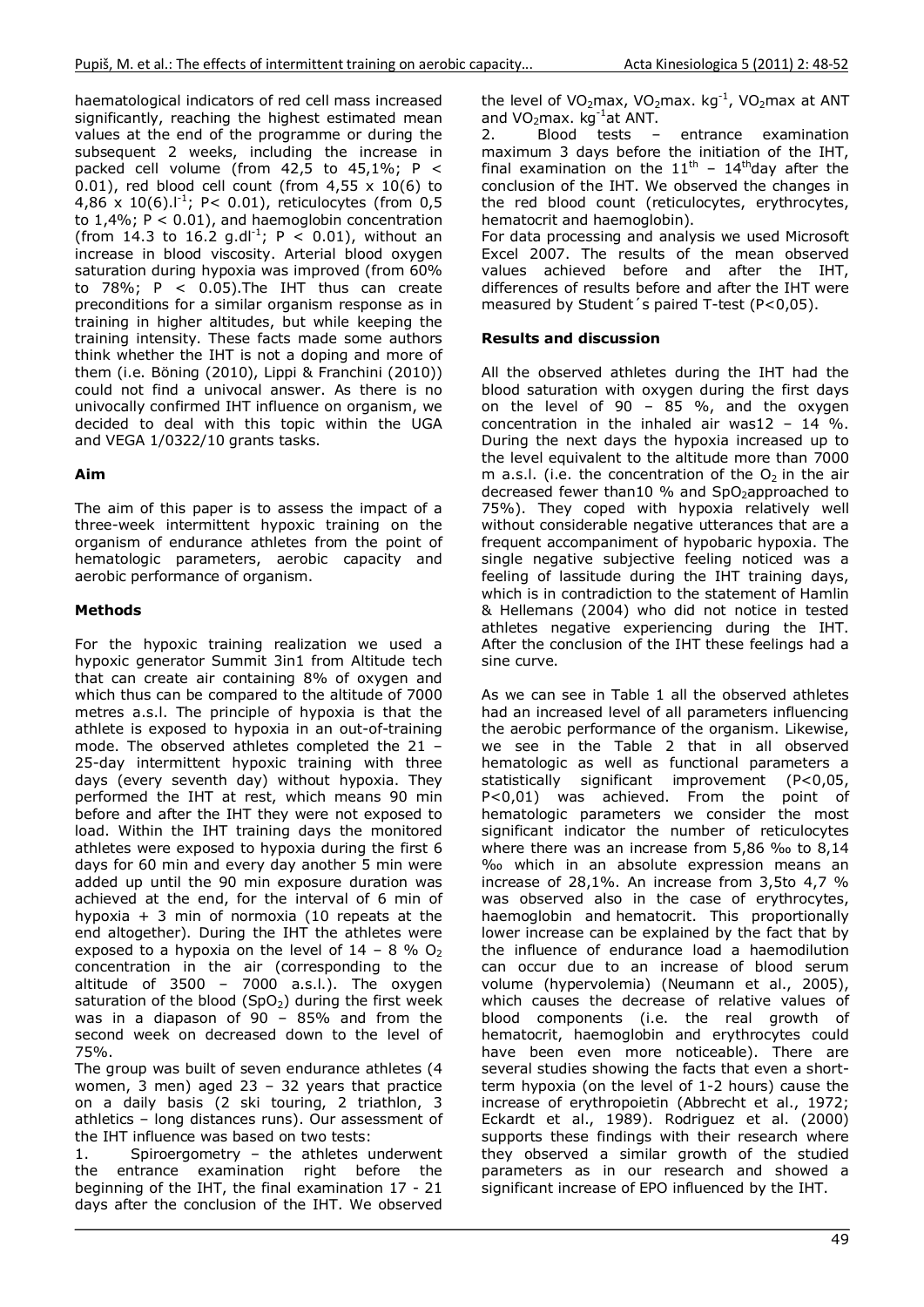|                                 |                | <b>RTC</b> | Ery                  | <b>HGB</b> | Htc     | $VO2max.kg-$            | VO <sub>2</sub> max | VO <sub>2</sub> max.kg- | VO <sub>2</sub> max | Body   | Body   |
|---------------------------------|----------------|------------|----------------------|------------|---------|-------------------------|---------------------|-------------------------|---------------------|--------|--------|
|                                 |                | $(\%circ)$ | $(10^{\circ}12.1^1)$ | (g l ˈ)    | $(\% )$ | $(m!/kg^{-1}.min^{-1})$ | $(ml.min-1)$        | at ANT                  | at ANT              | weight | height |
|                                 |                |            |                      |            |         |                         |                     | $(m1.kg^{-1}.min^{-1})$ | $(ml.min-1)$        | (kg)   | (cm)   |
| S.L.                            | p.             | 8          | 4,07                 | 124        | 37,5    | 61,4                    | 3499                | 54,7                    | 3118                | 57     | 169    |
| J.P.                            |                | 6          | 5,64                 | 161        | 48,1    | 66,6                    | 4529                | 61,4                    | 4175                | 68     | 178    |
| M.G. $\delta$                   | e              | 5          | 5,02                 | 149        | 44      | 66,9                    | 4837                | 54,7                    | 3955                | 72,3   | 182    |
| S.T.                            | Id             | 6          | 4,67                 | 134        | 42      | 56                      | 3696                | 49,1                    | 3241                | 66     | 169    |
| $M.P. \circlearrowleft$         |                | 5          | 5,07                 | 166        | 48      | 65,4                    | 4105                | 60,1                    | 3768                | 62,7   | 176    |
| M.Cz.                           |                | 6          | 4,89                 | 156        | 42,4    | 51,1                    | 3173                | 45,6                    | 2832                | 62,1   | 164    |
| $B.S.\mathcal{Q}$               |                | 5          | 4,01                 | 129        | 38,1    | 55,6                    | 3280                | 51,2                    | 3021                | 59     | 169    |
| S.L.                            | $\mathbf{D}$   | 9          | 4,23                 | 130        | 40,2    | 73,5                    | 3896                | 64,1                    | 3397                | 53     | 169    |
| $J.P. \text{ } \hat{\triangle}$ | $\overline{O}$ | 9          | 5,77                 | 162        | 50,5    | 75,3                    | 4970                | 63,4                    | 4184                | 66     | 178    |
| $M.G.\mathcal{E}$               |                |            | 5,42                 | 156        | 48      | 72,3                    | 5213                | 64,1                    | 4622                | 72,1   | 182    |
| S.T.                            |                | 8          | 4,9                  | 143        | 44      | 59,8                    | 3947                | 55,9                    | 3689                | 66     | 169    |
| $M.P. \circlearrowleft$         | ΙН             |            | 5,08                 | 165        | 49      | 69,9                    | 4364                | 66,7                    | 4162                | 62,4   | 176    |
| M.Cz.                           |                | 9          | 5,02                 | 164        | 44      | 55,3                    | 3434                | 49,9                    | 3099                | 62,1   | 164    |
| $B.S.\ $                        |                | 8          | 4.15                 | 138        | 39.2    | 58,2                    | 3434                | 53,6                    | 3162                | 59     | 169    |

Table 1. Comparison of observed indicators before and after the IHT of particular athletes

Table 2. Statistic summary of the IHT influence on organism of the observed athletes

|                    | <b>RTC</b> | Erv                | HGB   | Htc              | $VO2$ max.kg- $'$  | VO <sub>2</sub> max | VO <sub>2</sub> max.kq- | VO <sub>2</sub> max | Body     | Body   |
|--------------------|------------|--------------------|-------|------------------|--------------------|---------------------|-------------------------|---------------------|----------|--------|
|                    | $(\%circ)$ | $(10^{\circ}12.1)$ | (g.l) | (9/0)            | ' min-'<br>(ml.kg' | $(ml.min-$          | at ANT                  | at ANT              | weight   | height |
|                    |            |                    |       |                  |                    |                     | min-<br>(ml.ka)         | (ml.min-            | (kg)     | (cm)   |
| $\bar{x}$ before   | 5,86       | 4,77               | 145,6 | 42,87            | 60.43              | 3 8 7 4 1           | 53,83                   | 3 4 4 4 3           | 63,87    | 172,4  |
| $\mathcal X$ after | 8,14       | 4,94               | 151,1 | 44,99            | 66,33              | 4 179,7             | 59,67                   | 3759.3              | 62,94    | 172,4  |
| difference         | 28.1%      | 3,5%               | 3.7%  | 4,7%             | 8,9%               | 7.3%                | 9,8%                    | 8.4%                | $-1.5%$  | 0%     |
| SD before          | 0.99       | 0,53               | 15,35 | 3,92             | 5,80               | 588.74              | 5,28                    | 478.30              | 4,90     | 5,88   |
| SD<br>after        | 0.83       | 0.54               | 13.01 | 4.03             | 7,66               | 651.70              | 5.97                    | 536,62              | 5,58     |        |
| test               | 0.000203   | 0.009157           |       | 0.0102010.001724 | 0.003387           | 0,000208            | 0.002290                | 0.008073            | 0,160067 |        |

Legend:RTC – reticulocytes (‰ in blood); Ery – red blood cells (10^12.l<sup>-1</sup>); HGB – hemoglobin (g.l<sup>-1</sup>); Htc – hematocrit (%); ANT – anaerobic threshold

Similarly to the blood components, also in the case of VO<sub>2</sub>max, VO<sub>2</sub>max.kg<sup>-1</sup>, VO<sub>2</sub>max at ANT and VO<sub>2</sub>max.kg<sup>-1</sup> at ANT we observed a statistically significant improvement (P<0,05, P<0,01). As stated in the Table2, in these parameters a similar increase, at a dispersal of  $7.3 - 9.8$  %, was observed. The lowest increase was observed in the absolute value of the maximum oxygen consumption and so the organism potential for the oxygen utilization increased by 7,3 %. A considerable increase observed by this indicator was at ANT where the increase was 8,4 %. So the usability of the oxygen consumption at ANT increased from 88,9 % of the absolute expression to 89,95 % of the absolute expression of the maximum oxygen consumption. The most significant growth was measured in relative indicators (counted on the kilogram of the body weight) as the accompaniment was that in the observed group an average weight loss was 1,5 %. Maximum oxygen consumption increased by 8,9 % and VO<sub>2</sub> max at ANT by  $9,8$  %. The observed results show a positive influence of the IHT on the organism of endurance athletes and the current sport shows that the hypoxic training can find its space not only in the endurance sport disciplines. The results of our research correspond to the statement of Meeuwes et al. (2001) who executed a similar research on the group of elite triathlonists, but in a hypobaric natural hypoxia, and observed a 7%  $VO<sub>2</sub>max.kg<sup>-1</sup>$  increase, a 7,4 % maximum performance increase and a 5% sub maximum performance increase (per kg/weight). In a natural hypobaric hypoxia several authors measured

similar results (Levine Stray & Gundersen, 1997, Pupiš & Čillík, 2008). These authors, in connection to hypoxia, describe an increase of blood components influenced by hypoxia which was also confirmed in our case as well as the case of Rodriguez et al. (2000), Katayamo et al. (2003) and Hamlin & Hellemans (2003, 2004) who also describe this increase by IHT, so at anormobaric hypoxia.

## **Conclusion**

On the basis of our findings we consider a threeweek IHT as an appropriate means of endurance development (development of aerobic capacity, efficiency and improvement of blood quality from the point of transport capacity of  $O<sub>2</sub>$ ) of athletes. From the point of the IHT realization an effective way seems the exposure to hypoxia on the level of 14 – 8 % of the oxygen content in the air (equivalent to the altitude of 3500 – 7000 m a.s.l), and the blood saturation with the oxygen  $(SpO<sub>2</sub>)$ during the first week should be in a diapason of 90 – 85% and from the second week on decreased down to the level of 75%. Due to such an IHT the raise of reticulocytes was observed, the increase was from 5,86 ‰ to 8,14 ‰, which in the absolute expression means the increase of 28,1%. Increase from 3,5 to 4,7 % was also measured in the case of erythrocytes (3,5%), haemoglobin (3,7  $\%$ ), and hematocrit  $(4,7, 96)$ . In the case of  $VO<sub>2</sub>max$ ,  $VO<sub>2</sub>max.kg<sup>-1</sup>$ ,  $VO<sub>2</sub>max$  at ANT, and VO<sub>2</sub>max.kg $^{-1}$  at ANT the increase dispersal was between 7,3 – 9,8%.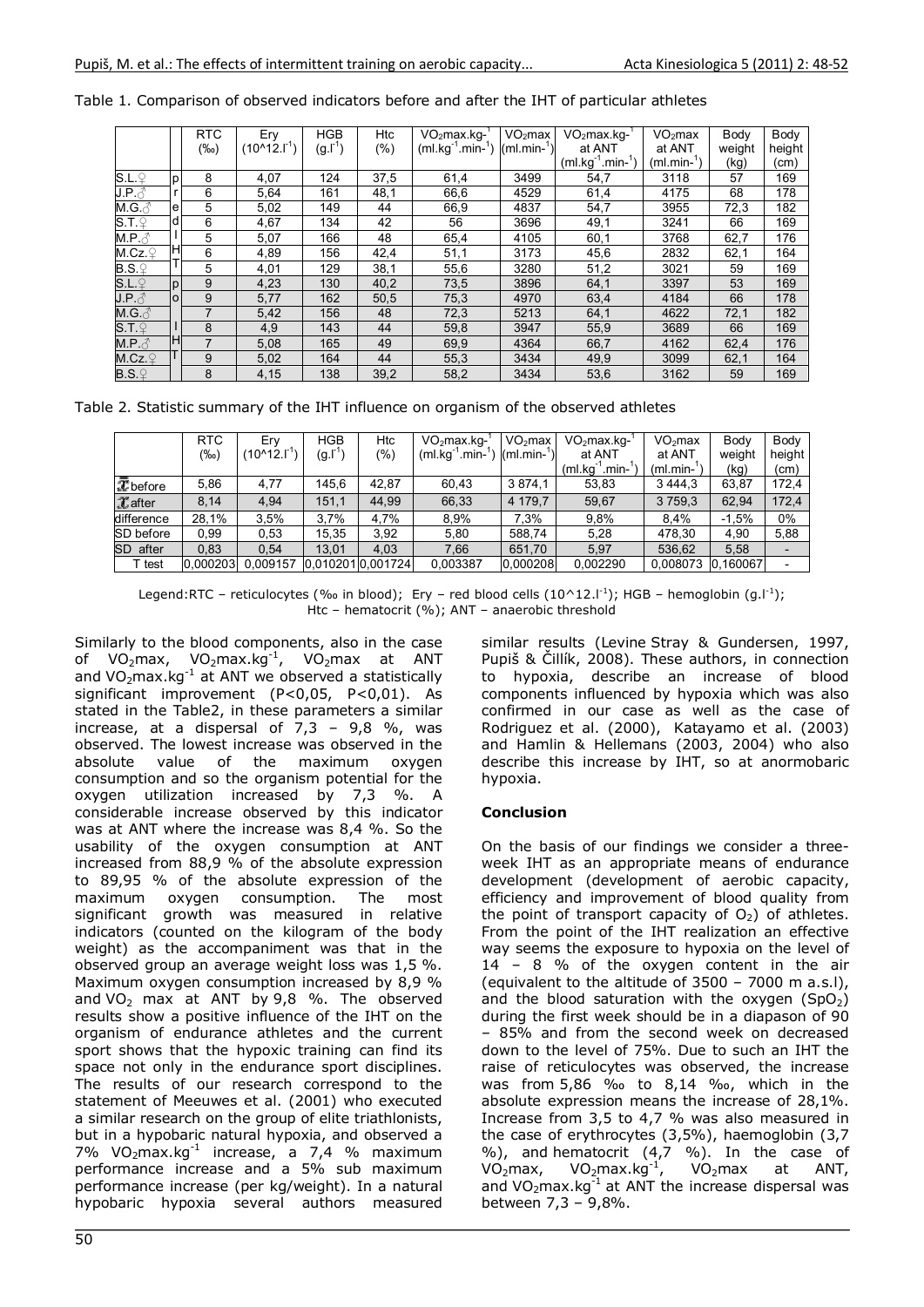From the point of endurance performance for the most important we consider the  $VO<sub>2</sub>$ max at ANT indicator where we measured the increase from 88,9 % of the absolute expression to 89,95 % of the absolute expression of the maximum oxygen consumption. The maximum oxygen consumption increased by 8.9 %, VO<sub>2</sub>max at ANT for 8.4 % and  $VO<sub>2</sub>max.kq<sup>-1</sup>at ANT for 9.8%.$ 

#### Literature

- Böning, D. (2010). Hypoxi aapplication in athletes is not doping. *European Journal of Applied Physiology, 108*(2), 415.
- Broďáni, J., & Tóth, M. (2005). Tréningové zaťaženie v hypoxickom prostredí u chodca na 20 km. Atletika 2005, Praha: KTVŠ UK.
- Desplanches, D., Hoppeler, H., Linossier, M.T., Claassen, D.H., Dormois, D., Lacour, J.R., & Geyssant, A. (1993). Effects of training in normoxia and normobaric hypoxia on human muscle ultrastructure. *European Journal of Physiology, 425*(3-4), 263-267.
- Fulco, C.S., Rock, P.B., Muza, S.R., Lammi, E., Braun, B., Cymerman, A., Moore, L.G., & Lewis, S.F. (2001). Gender alters impact of hypobaric hypoxia on adductor pollicis muscle performance. *Journal of Applied Physiology, 91*(1), 100-108.
- Görner, K., & Kompán, J. (2001). Vplyv zaťaženia formou pešej turistiky realizovanej v stredohorskom prostredí na zmeny prejavujúce sa v kardiovaskulárnom systéme turistky *In: Acta Universitatis Matthiae Belii : Telesná v*ý*chova a* š*port. Banská Bystrica : Pedagogická fakulta UMB, 3*(3) (pp. 33-38).
- Hamlin, J.M., & Hellemans, J. (2003). Intermittent Hypoxic Training in Endurance Athletes. *Report of Australian Conference of Science and Medicine in Sport. October 25-28*.
- Hamlin, J.M., & Hellemans, J. (2004). Effects of Intermittent Normobaric Hypoxia on Blood Parameters in Multi-Sport Endurance Athletes. *In Presentedat 51st ANNUAL MEETING American College of Sports Medicine Held June 2-5, 2004, Indianapolis, Indiana*.
- Katayama, K., Matsuo, H., Ishida, K., Mori, S., & Miyamura, M. (2003). Intermittent hypoxia improves endurance performance and submaximal exercise efficiency. *High Alt Med Biol, 4*(3), 291-304.
- Korčok, P., & Pupiš, M. (2006). Všetko o chôdzi. *Banská Bystrica: FHV UMB*, (pp. 236).
- Levine, B.D., & Stray-Gundersen, J. (1997). Livinghigh-training low: effect of moderate-altitude acclimatization withlow-altitude training on performance. *Journal of Applied Physiology, 83*, 102-112.
- Lippi, G., & Franchini, M. (2010). Intermittent hypoxic training: doping or what? *European Journal of Applied Physiology. 108*(2), 411-412.
- Meeuwsen, T., Hendriksen, I.J.M., & Holewijn, M. (2001). Training-inducedin creases in sealevel performance are enhanced by acuteintermittent hypobaric hypoxia. *Euro J of Applied Physiology, 84*, 283-290.
- Neuman. G., Pfuster, A., & Hottenrott, K. (2005). Trénink pod kontrolou. Praha : Grada Publishing.
- Pupiš, M., & Korčok, P. (2007). *Hypoxia ako súčasť športovej prípravy*. Banská Bystrica : Katedra telesnej výchovy a športu Fakulty humanitných vied Univerzity Mateja Bela v Banskej Bystrici.
- Pupiš, M., & Čillík, I. (2008). The influence of intermittent hypoxic training on the body of an endurance athlete. *Facta universitatis – physical education and sport, 6*(1), 11-20.
- Rodriguez, F.A. et al. (2000). Erythropoietinacute reaction and haematological adaptations to short, intermittent hypobaric hypoxia. *Europen Journal of Applied Physiology 82*, 170-177.
- Stuke, N., Shushakov, V., & Maassen, N. (2005). Die Wirkungkurzzeitiger intermittieren der Hypoxie in Ruhe auf die Leistungsfähigkeit in Ausdauerbelastungen. In BI Sp-Jahrbuch – Forschungsförderung.
- Špringlová, M. (1999). *Vliv vysokohorského prostředí na adaptační změny v organizmu běžce na střední a GORXKpWUDWL=iYČUHþQiSUiFe trenérské* š*koly*. Praha: FTVS 1999.
- Terrados, N., Melichna, J., Sylvén, CH., Jansson, E., & Kaijser, L. (1988). Effects of training at simulated altitude on performance and muscle metabolic capacity in competitive roadcyclists. *European Journal of Applied Physiology and Occupational Physiology, 57*(2), 203-209.